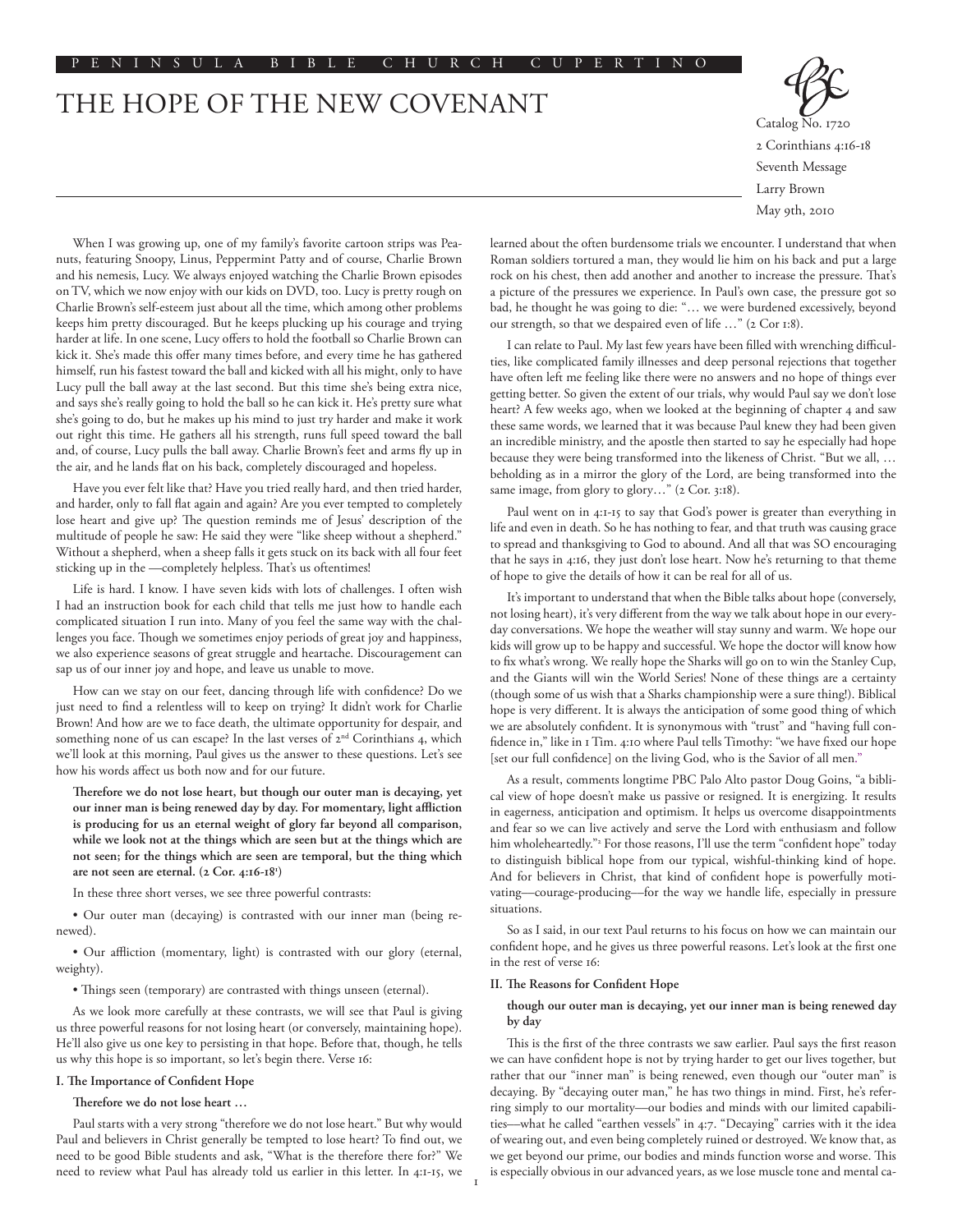pabilities and as we gain wrinkles, gray hair, fatigue and trips to the doctor. Our bodies are headed downward, with no hope of going in the positive direction: it is a relentless process we ultimately cannot stop. Secondly, Paul is referring back to our weakness as human beings and the way afflictions tend to rob us of life and our sense of well being:

 **we are afflicted in every way … perplexed … persecuted … struck down …** 

### **always carrying about in our body the dying of Jesus … (2 Cor 4:8-10)**

We can relate to Paul, can't we? At times, it seems like life is beyond us. The apostle summarizes our mortality and weakness under pressure by describing them collectively in 4:16 as the "outer man decaying." By itself, that's a big hindrance to our confident hope.

I have a good friend, co-worker and brother in Christ named Tony, who is very familiar with this problem. About 12 years ago, he was diagnosed with a brain tumor that was affecting his cognitive abilities. He went on to have surgery and recover. But several years later, the tumor returned, and he had to go through the same painful process all over again. He was afflicted, perplexed, felt struck down and deeply discouraged as he faced this decay in his body. But Tony had a secret resource: the "inner man." My dad is in a similar spot. He is in a rehab hospital in Savannah, Georgia, where he is slowly recovering from major spinal surgery. We're hoping he will recover and be able to walk normally again and play golf, but we won't know for a while. It's very hard on him and on my mom, but like Tony, they know the secret of the "inner man." What is that secret?

In contrast to the decaying outer man, Paul says something incredible is happening for the believer at the same time: the "inner man" is being renewed. By inner man, he means the non-physical, spiritual part of us. This is the new creature begun in us when we accepted Christ as our Savior and Lord (2 Cor 5:17). Again, I think Paul has two things in mind with his term "the inner man being renewed." First the inner man is growing: "renewed" means to "make new again." It has the idea of being refreshed, even amidst trials. Ray Stedman describes it as "inner stimulation … that keeps us triumphant, rejoicing, optimistic, faithful, trusting and expectant."3 Paul is capsulizing what he wrote earlier in chapter 4, where he highlighted the surpassing greatness of God's power (4:7), the life of Jesus (4:10), and our future resurrection (4:14). And notice the expression "day by day." Paul is emphasizing that the renewal is happening over and over: it's not a one-time replacement. He doesn't necessarily mean the amount of renewing we experience is equal each day, but that it's a process that goes on and on. Just like the decay of the outer man cannot be stopped, the renewal of the inner man cannot be stopped! It's a relentless process in a positive direction. God is committed to completing in us the work he began when we first came to him––the work of making us like him! Secondly, notice that both "is decaying" and "is being renewed" in verse 16 are passive for us, out of our direct control. Despite all the self-effort we might put forth in preventing the former and promoting the latter, in the end these are things that other forces are causing to occur to us.

So the contrast is vivid: spiraling decay with no hope of improvement on the physical level, and incredible ongoing renewal on the spiritual level. By the way, Paul is not suggesting that the body is unimportant, or that we should ignore its warnings and needs. His point is simply that the renewal of the inner man is more significant than––and cannot be slowed by––the decay of the outer man. That's Paul's first great reason for not losing heart.

What is Paul's second reason for the believer not losing heart? Verse 17:

# **For momentary, light affliction is producing for us an eternal weight of glory far beyond all comparison**

In this second of the three contrasts I mentioned earlier, our current affliction is compared to our glory––our afflictions being momentary (short in duration) and light (not very heavy or burdensome), and our glory being eternal (lasting forever) and weighty. Further, the glory is beyond all comparison. It's not even in the same league as the affliction. There is also a word play here which doesn't show up in English. The Hebrew word for glory, *kavod*, which lies behind Paul's use here, is derived from the word for heavy or weighty. So he's emphasizing the weightiness, the incredible value of the glory compared to the affliction.

Let's now consider "afflictions" and "glory" a little further and then see how they're connected. Sometimes my family thinks momentary light affliction simply means seven kids living in a 1300 square foot house on one income, with the house crammed floor-to-ceiling with books for the kids' education. They think eternal weight of glory just means living in God's mansion in heaven, you know, the "big, big house with lots and lots of room; and a big, big table with lots and lots of food; and a big, big yard where we can play football."4 We got a taste of that in February when our extended family rented a very large house in Colorado during my oldest son's wedding weekend. It was cool; we didn't want to come home. Other times we parents feel like momentary light affliction is simpler, like losing repeatedly at Parcheesi to our young children. When you point out that it would be nice if they took pity on you, they smile and say, "But Dad, pity is no fun." I think Paul had something larger than that in mind!

Paul was very familiar with affliction, as we saw briefly before, but when you read the details, it doesn't sound very light or momentary. Chapters II-I2 of 2<sup>nd</sup> Corinthians tell us he regularly had to deal with weaknesses, insults, distresses, persecutions and difficulties of every kind (2 Cor 12:10). Specifically, Paul says:

Five times I received from the Jews thirty-nine lashes. [forty would have killed him] **Three times I was beaten with rods, once I was stoned, three times I was shipwrecked, a night and a day I have spent in the deep. I have been on frequent journeys, in dangers from rivers, dangers from robbers, dangers from my countrymen, dangers from the Gentiles, dangers in the city, dangers in the wilderness, dangers on the sea, dangers among false brethren; I have been in labor and hardship, through many sleepless nights, in hunger and thirst, often without food, in cold and exposure. (2 Cor 11:24-27)**

Now I've had a tough last few years, but I've never had anything as tough as what Paul went through. Nevertheless, Paul came to view his afflictions as momentary and light. He was writing with eternity's values in view. He was weighing the present trials against the future glory. He's not minimizing the pain we feel, just putting it into perspective. But affliction––especially the most painful––stirs in us deep longings for something larger, large enough to not just rescue us but open to us a new world, to give us a place to be fully known and fully welcomed and to belong. We long for an eternal home.

What about this "glory"? We could spend a whole Sunday studying this glory, but for today I'll summarize: He's basically talking about Christ likeness––being fully like him, fully good, fully beautiful. He's talking about Christ like character that is being produced in us in this life that we enjoy in part now (and that the world around us sees in part now) and that will be finished, fully revealed and fully enjoyed by us after our death. "Glory" has the root meaning of weight, heaviness, significance or even honor. It doesn't mean worldly glory conferred by other people. Author C.S. Lewis says something that at first might seem rather unusual. He says glory means "approval or appreciation by God," "when the redeemed soul learns … at last that she has pleased Him whom she was created to please" … and is "loved by God, not merely pitied, but delighted in as an artisan delights in his work …." (We're not just in the presence of Jesus, but he's glad we're there!) To Lewis, glory ultimately "means good report with God, acceptance by God, response, acknowledgement, and welcome into the heart of things. The door on which we have been knocking all our lives will open at last."5 When the prodigal son came home after running away and blowing his fortune, he experienced a visible form of that approval which pictures a deeper reality––that we have an eternal home into which the Father will welcome us. Lewis goes on to say the unfortunate opposite of glory would be to hear the words, "I never knew you. Depart from Me."

Having looked at the second set of contrasted terms (affliction and glory), let's now notice the fascinating way those two terms are linked. Unlike the first contrast, where the contrasted items are simply linked by "yet," these two items are tied together in a very different way: the first produces the second! The affliction actually produces the glory! To confirm we're not dreaming, we find the same thing in Romans 8:17: "we suffer with Him so that we may also be glorified with Him. We share in His sufferings, but we will also share in his glory! So in weighing our present afflictions against the glory being produced in us and for us, Paul is saying that our trials actually work for us. In his letter to the Romans, he concludes that "the sufferings of this present time are not worthy to be compared with the glory that is to be revealed to us" (8:18).

That's also how Christ viewed his sufferings, isn't it? He endured rejection and death by crucifixion. Obviously those were not light in themselves, but light in comparison to the glory he received. Jesus suffered complete rejection, but through it received full acceptance by the Father. Jesus suffered death, but was raised to life and now rules over the heavens and the earth. Since we share in Jesus' sufferings and will share his glory, we can summarize our own sufferings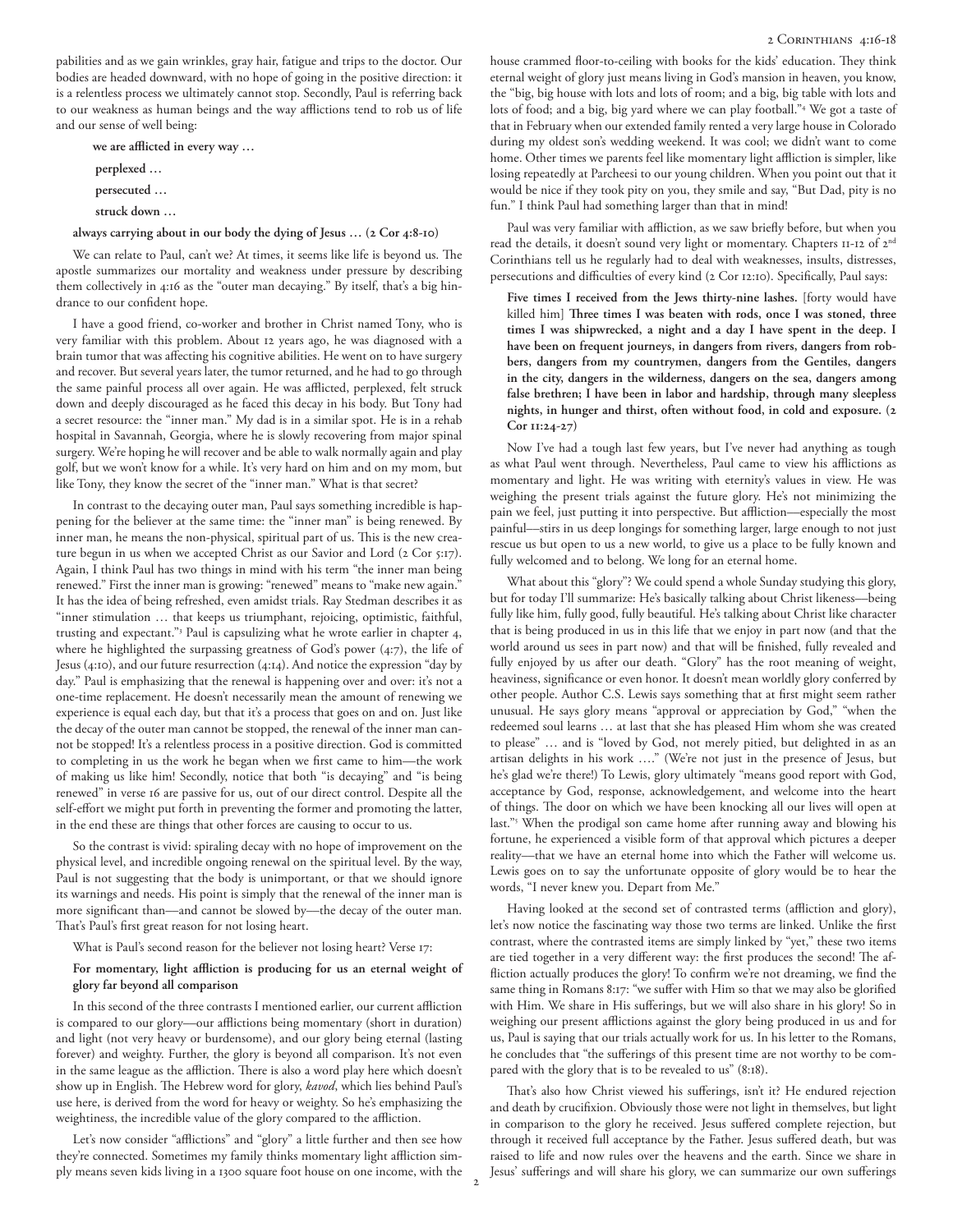#### The Hope of the New Covenant

and glory similarly. We experience rejection at times, but we have received full acceptance by the Father and will have that forever. We experience affliction, decay and death, but receive eternal life and will ultimately reign with Christ (2 Tim 2:12).

In sum, at some point, at some level, Scripture says we will all face significant affliction. And when we do, we usually don't feel like it is momentary or light; it feels impossibly heavy and like it will go on forever. So what are your afflictions these days? We're challenged with health issues, loss of loved ones, financial difficulties, loneliness, employment issues, relationships, parenting problems, imperfect marriages, unfulfilled longings, feeling overwhelmed by life, and of course, the flesh (our old nature apart from Christ); the list goes on and on. The great news of verse 17 and Paul's second great reason we can have confident hope––that our affliction is actually producing glory for us––gives us tremendous strength in all our afflictions, even when they are enormous and ongoing.

By the way, that list of our afflictions that produce glory doesn't include our sinful choices. As one commentator says, "We must not misunderstand … and think that a Christian can live any way he pleases and expect everything to turn into glory in the end. Paul was writing about trials experienced in the will of God as he was doing the work of God. God can and does turn suffering into glory, but He cannot turn sin into glory. Sin must be judged, because there is no glory in sin."6

Together, the first two reasons for confident hope are that Paul understands that his trials are working for him, not against him. Recently one of the men in our adult elective class told us he has a life threatening medical condition requiring a rare and untested treatment. And a woman in our class told us she was going into the hospital for serious cancer surgery. Their bodies are decaying. Incredibly, neither of these wonderful people was in despair––not even close! Even today, they're not. And those who visited the woman just before her surgery saw not a worried woman but angels––a taste of heavenly glory! These two people know that their inner selves are being renewed even as their bodies decay, and that their afflictions are light and temporary compared to the incredible glory God is producing in them and for them. They know that because of the third reason Paul gives for confident hope. Verse 18:

## **while we look not at the things which are seen, but (we look) at the things which are not seen; for the things which are seen are temporal, but the things which are not seen are eternal.**

This is the third of the three contrasts we saw earlier and the third reason for a believer's confident hope––that we look at what is permanent and eternal, rather than what is temporary. It's not hard to notice the key words in this verse: "seen" is repeated four times, and "look" effectively appears twice.

First, some important points about "look." This word does not mean to glance at briefly. It means "a mark to aim at," to "concentrate on," to "fix one's eyes and mind on"––like in baseball, where batters are taught to keep their eye on the ball, not on where they want it to go. As for our other key word "seen," the "things which are seen" refers here to the sufferings and afflictions we experience in this temporary existence on earth. The "things which are unseen" refers first to the incredible eternal glory God is producing in us, but it also calls our attention to the other realities of the spiritual realm, like the Word of God, the world invisibly held together by Christ, the angelic beings working for and against God, and ultimately the invisible God himself, Father, Son and Holy Spirit. I especially think of Christ, described as "the radiance of [God's] glory" (Heb 1:3), and "the image of the invisible God" (Col. 1:15). And I think of our certain heavenly destination: new heavens, new earth, resurrected body, no more pain or tears, no enemy to hurt us--just everlasting joy!

Wiersbe summarizes the contrast this way: "The things which are seen seem so real because we can see them and feel them, but they are all temporal and destined to pass away. Ultimately, only the unseen eternal things of the spiritual realm will last. Again, we shouldn't press this truth into extremes and think that 'seen' and 'unseen' necessarily oppose each other. When we use the things which are seen in God's will, He transforms them into the unseen, and they become a part of our treasure in heaven."7

The point is that what is essential is invisible to the human eye. The reasons for our confident hope have to do with how we see reality. Learning to see rightly, fixing our eyes on the unseen, gives us that confident hope. This is what is meant in Hebrews 11 when the author writes that the great men and women of faith, from Noah and Abraham to Sarah and others, achieved what they did because they walked by faith, not sight. They saw the invisible.

We tend to focus on the superficial and the seen. How can we "look at what is not seen," practically speaking? Since the physical Jesus is not here, what should we do? Put a picture of him on the wall and stare at it? Here are three suggestions that may seem basic, but are rich: First, look often into God's Word. Its truths are there to anchor us, correct us and guide us (2 Tim 3:16). Second, pray regularly. Jesus taught his disciples that "at all times they ought to pray and not to lose heart" (Luke 18:1). And third, consider keeping a journal, either of thanksgiving or hard times or both. Jotting down a few notes each day can train your heart toward thankfulness and can give you a record you can later look back on to see God's goodness and how major hardships often later appear as momentary light afflictions and have been redeemed into something greater. These three disciplines will remind us of the spiritual realm that exists all around us, and that life is not just what we see and feel.

So we have three compelling reasons to not lose our confident hope in the Lord:

- 1. Our inner man is being renewed, even though our outer man is decaying.
- 2. Our afflictions actually produce glory for/in us (not just pain).
- 3. Our eyes are fixed on the eternal (especially the Lord), not the temporal.

That third reason for a believer's confident hope is also the key to a critical question: How can we hang onto that hope? How can we make it our regular experience? Let's look more closely at verse 18:

#### **III. Persisting in Confident Hope**

**while we look not at the things which are seen, but (we look) at the things which are not seen; for the things which are seen are temporal, but the things which are not seen are eternal.** 

Verse 18 contains the key to the process by which that confident hope becomes real. That key is obscured in certain English translations, such as the NIV, which renders the beginning of verse 18 as though it is an outcome of the truth in verse 17: "So we fix our eyes not on what is seen, but on what is unseen." The NASB captures the intent better by its use of the word "while" which could also be rendered "provided"; the grammar implies a conditionality, "*provided* we don't fix our eyes on what is seen." In other words, if our focus is on the seen world, verses 16-17 (renewal of the inner man and afflictions producing glory for us) won't work. But if our focus is not on the seen but on the unseen they will work. Our inner man will be renewed despite our outer man wasting away, and our light momentary affliction will produce an eternal weight of glory for us.

So the key to how we can maintain our confident hope boils down to placing our faith in Christ each day. This is confirmed elsewhere in the New Testament, such as in Hebrews 12:1-3, where the author urges us to

# **…run with endurance the race that is set before us, fixing our eyes on Jesus, the author and perfecter of faith, who for the joy set before Him endured the cross, despising the shame, and has sat down at the right hand of the throne of God. For consider Him who has endured such hostility by sinners against Himself, so that you will not grow weary and lose heart.**

In some movies now, we are given special glasses so we can better see the depth of the images on the screen. In the movie "National Treasure," the heroes seek a secret map, a map that's fully visible only when viewed with special glasses that had been carefully hidden for centuries. Wouldn't we all love such glasses to help us see the secrets to living our own lives? The great news is that we don't need special glasses to magically help us see the details of God's invisible plan; we just need to maintain our confident hope by fixing our gaze on the right things, especially Christ himself.

When we do look at him we are not necessarily given the answers to all our questions, nor the reason for our affliction. But we are reminded that God is present and seated on his throne, in control, not threatened. And then we remember his Word of truth, which tells us that his will is for us to be conformed into the image of his son, Jesus, and that he will not rest until that process of transformation is complete and we are fully welcomed into his presence in heaven.

All this touches me in very practical ways. Because of our church and the encouragement to be transparent with our struggles, I've been honest in letting people know about the severe challenges I've experienced the last several years. When I'm asked how I'm doing, I don't just say "pretty well" and move on. Instead I open up. As a result, I'm constantly hearing people say, "I don't know how you handle it all!" They see that any reasonable person would be crushed by all of it. They can tell there's something else giving me the ability to handle it all. I don't see the glory of God being produced in me, but they can sense it!